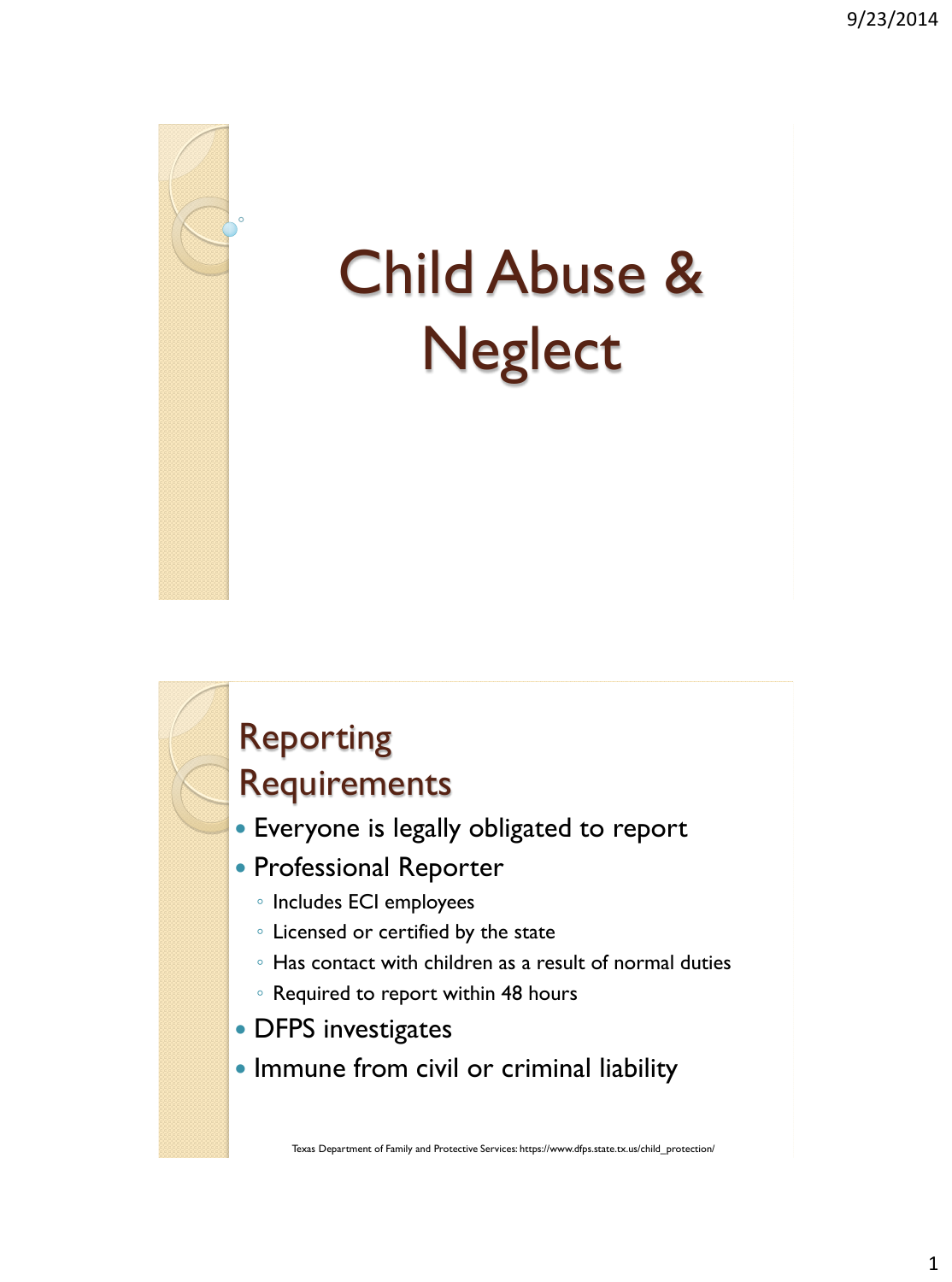#### **What is Abuse?**

- Physical Abuse
	- Physical injury that results in substantial harm to the child.
- Sexual Abuse
	- Sexual conduct harmful to a child's mental, emotional, or physical welfare.
- Emotional Abuse



◦ An action that results in a marked impact on a child's growth, development, or psychological functioning.

Texas Department of Family and Protective Services: https://www.dfps.state.tx.us/child\_protection/

### **Signs of Physical Abuse**

- Frequent injuries
- Frequent complaints of pain
- Burns or bruises in unusual patterns
- Aggressive, disruptive, and destructive behavior
- Passive, withdrawn, and emotionless
- Fear of going home
- Injuries after not being seen for several days
- Unreasonable clothing
- Lack of reaction to pain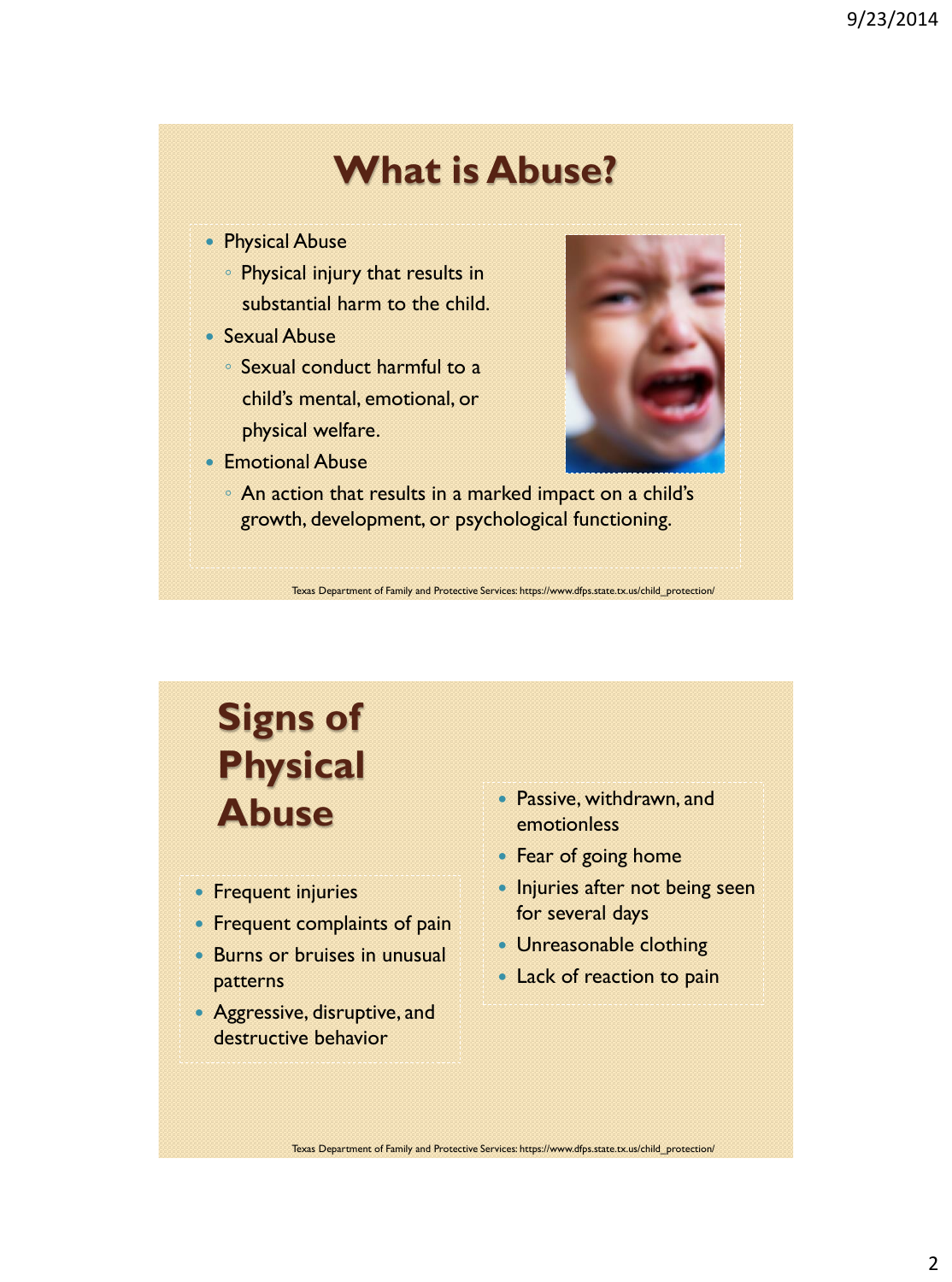- 
- Evidence of injury
- Pregnancy in a young girl
- Difficulty in sitting or walking

**Signs of Sexual Abuse** Physical signs of STDs

- Extreme fear of certain **adults**
- Sexual comments, behaviors or play
- Knowledge of sexual relations
- Sexual victimization of other children

Texas Department of Family and Protective Services: https://www.dfps.state.tx.us/child\_protection/

### **Signs of Emotional**  Abuse • Over compliance



- Low self-esteem
- Severe depression, anxiety, or aggression
- Difficulty making friends
- Lagging in development
- Caregiver's behaviors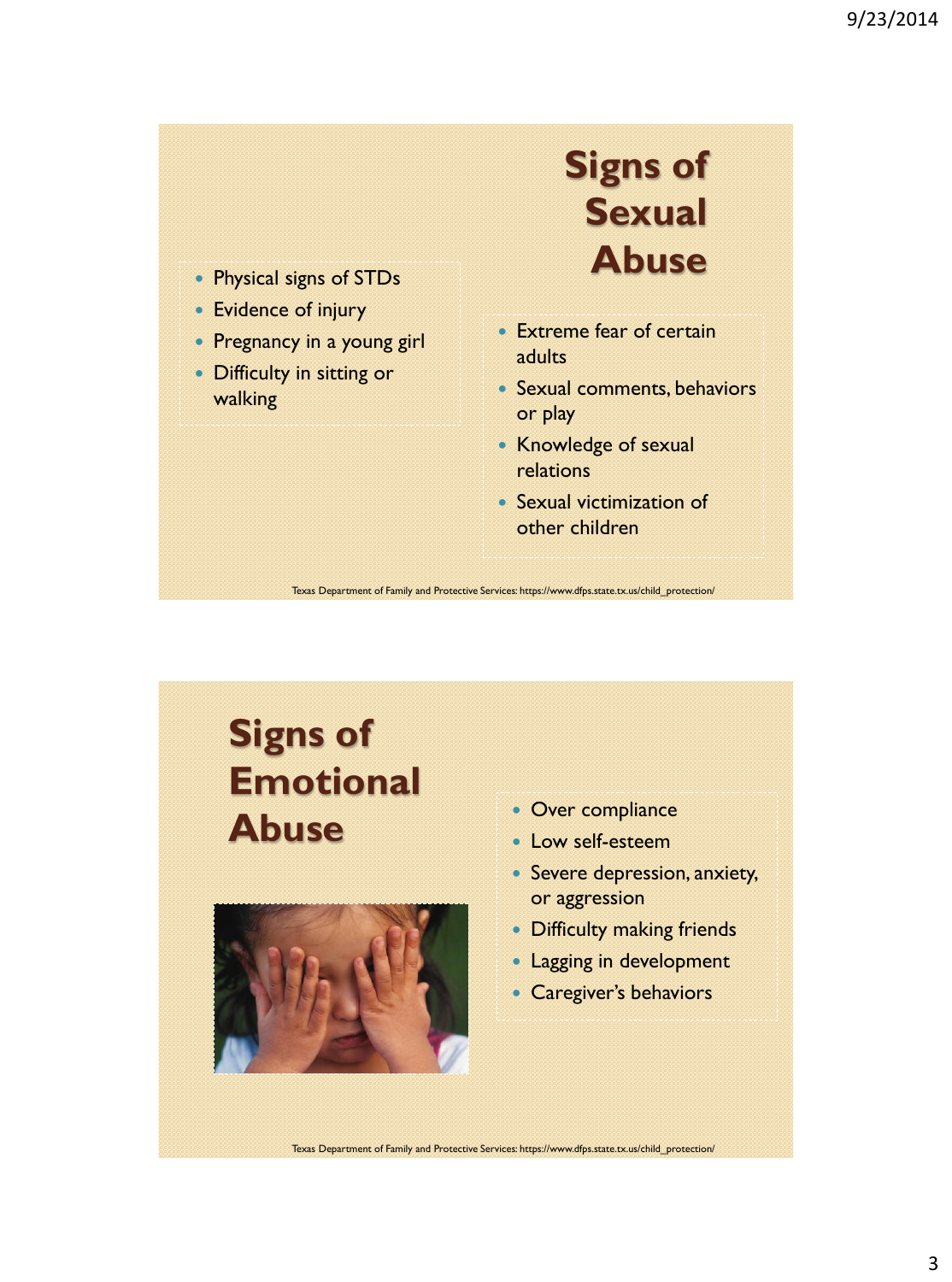#### **What is Neglect?**



- Neglectful Supervision
- Medical Neglect
- Physical Neglect
- Abandonment & Refusal to Accept Parental **Responsibilities**
- Failing to protect a child

Texas Department of Family and Protective Services: https://www.dfps.state.tx.us/child\_protection/

### **Signs of Neglect**

- Obvious malnourishment
- Lack of personal cleanliness
- Torn or dirty clothing
- Stealing or begging for food
- Child unattended
- Need for medical attention

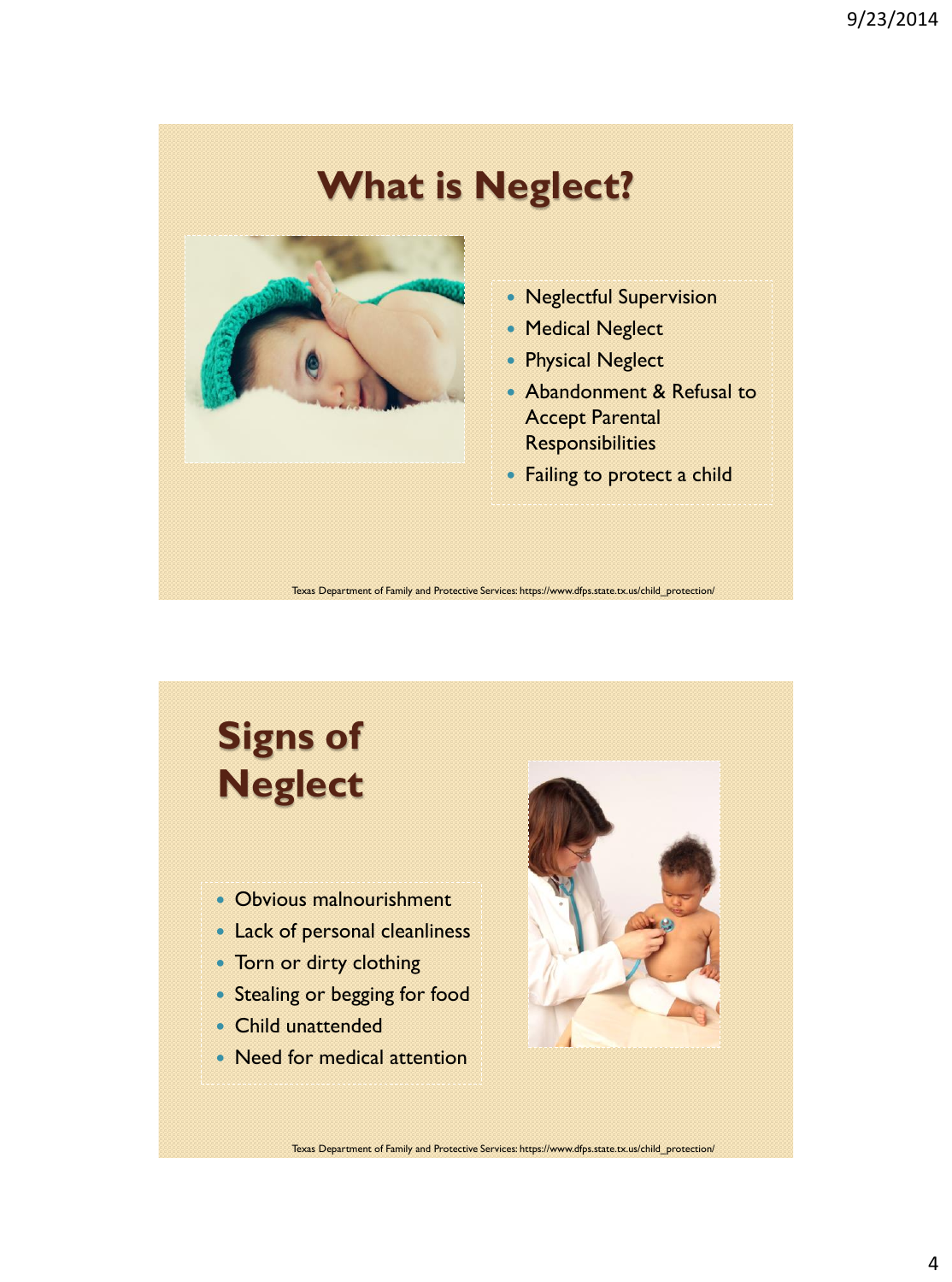#### Scenario #1

Allen is an only child living at home with his mom. While at an SST visit, Allen's mom informs you she is going through a hard breakup and thinks she has been drunk for a solid week. You notice 4 empty wine bottles sitting next to the sink and she is currently sipping a glass of wine. His 18 month well child check is later today.



#### **What would you do?**



#### Scenario #2

Maria's outcome involves potty training. Maria indicates she needs to go potty, so dad and you rush her into the bathroom. You notice a couple of syringes on the bathroom counter, out of Maria's reach.

#### **What would you do?**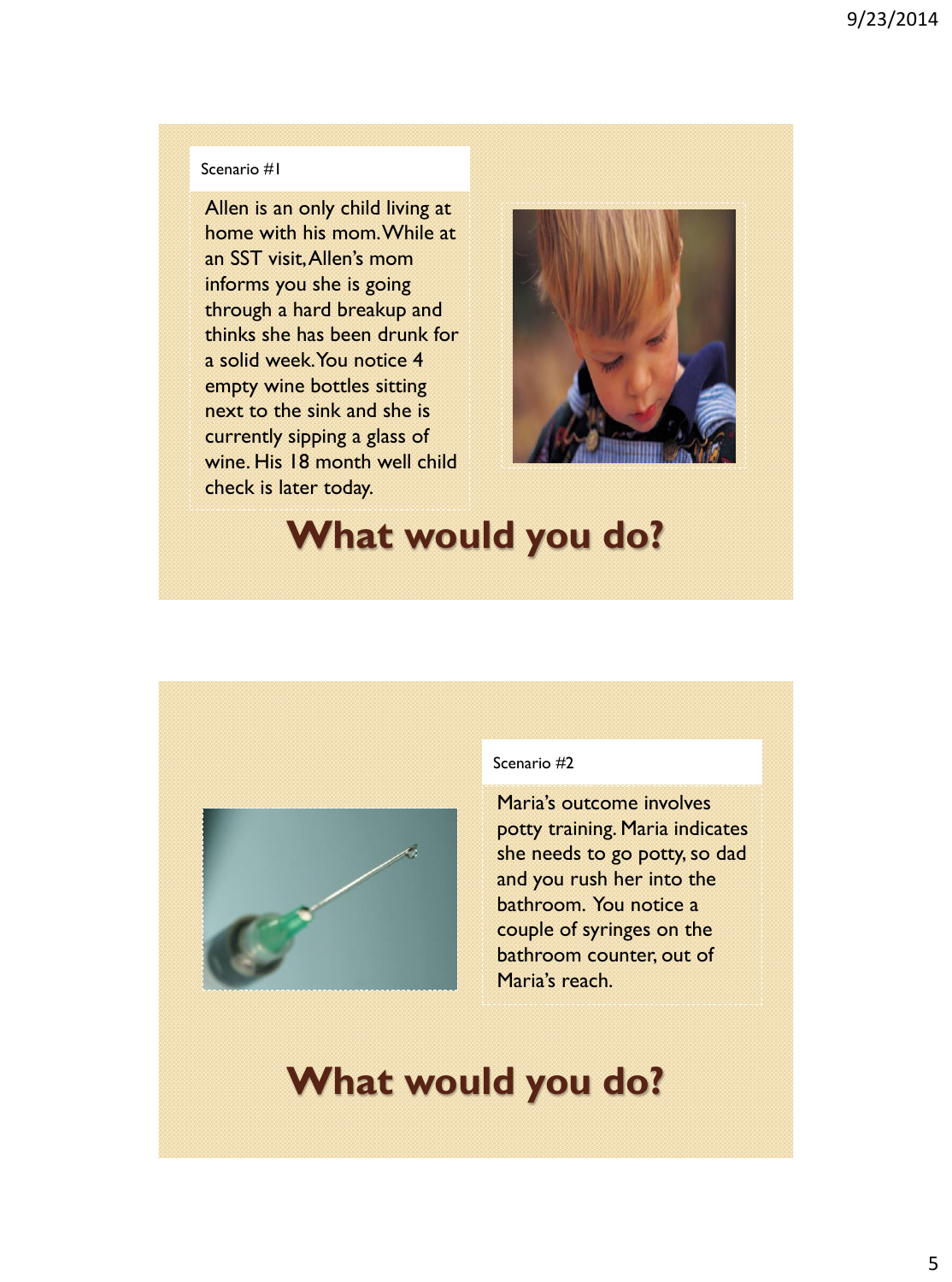#### Scenario #3

Teddy was recently diagnosed with diabetes. His parents state they have not been administering the injections or checking blood sugar because they do not like to cause Teddy pain. If he seems lethargic, they give him juice or a piece of candy.



#### **What would you do?**